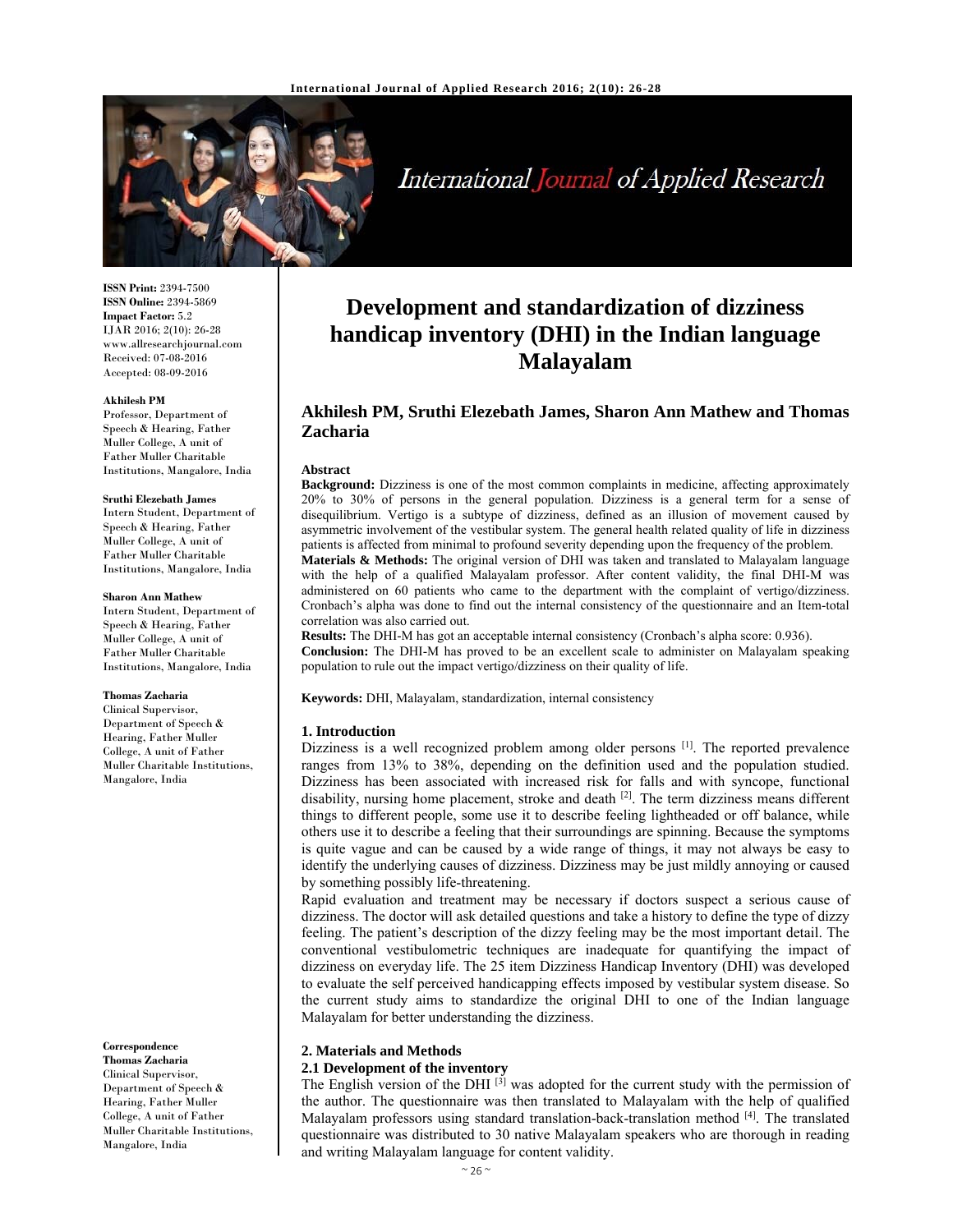These speakers were asked to rate individual questions using a five point rating scale from very familiar to non-familiar [5]. The questions which were rated as 1 and 2 will be adapted to the final DHI-Malayalam without any modification and those questions which were rated 3 and above was reframed according to the suggestions and then accommodated to the final questionnaire.

#### **2.2 Participants**

A total of 60 participants aged between 18 years to 65 years (40.8±12.2 years) who complaints vertigo/dizziness were recruited from the department of ENT and department of Audiology of the study center. Participants with any psychological and neurological problem were excluded from the study.

# **2.3 Procedure**

All the participants were recruited based on the inclusion and exclusion criteria. The final DHI-M questionnaire was administered to all the participants recruited, after obtaining the informed consent. The participants were asked to read each questions thoroughly and mark the appropriate responses according to their condition. Majority of the participants had a basic qualification and could fill the

questionnaire without the help of the clinician. Very few participants filled in the questionnaire with the help of the clinician only due to their inability to read and write. The obtained data were further taken for statistical analysis to obtain the Cronbach's alpha score and item-total correlation which reflects the internal consistency and reliability.

#### **3. Results**

Among the 60 total participants, 15 (25%) participants were males and 45 (75%) were females between the age ranges of 29 years to 67 years  $(45.8 \pm 13.1$  years). The total scores of the questionnaire rated by all the participants ranged from 0- 70; 0 being no perceived disability due to dizziness and 70 being maximum perceived severity. In order to obtain the internal consistency of the Malayalam version of the DHI, Cronbach's alpha test and an Item-total correlation was carried out. The Malayalam version of the DHI has got a global alpha score of 0.935 and on standardized item, an alpha score of 0.936 which is considered to be an excellent reliability according to the statistics. The scale mean if item deleted, scale variance if item deleted, the corrected itemtotal correlation and the Cronbach's alpha score if item deleted is given in Table 1

| <b>Item</b>     | <b>Scale Mean if</b> | <b>Scale Variance</b> | <b>Corrected Item-</b>   | Cronbach's alpha |
|-----------------|----------------------|-----------------------|--------------------------|------------------|
|                 | <b>Item deleted</b>  | if Item deleted       | <b>Total Correlation</b> | if item deleted  |
| Q1              | 37.45                | 629.970               | .457                     | .935             |
| Q2              | 37.59                | 625.251               | .570                     | .933             |
| Q <sub>3</sub>  | 37.52                | 622.187               | .547                     | .933             |
| Q4              | 37.38                | 612.887               | .699                     | .931             |
| Q <sub>5</sub>  | 37.38                | 614.601               | .600                     | .933             |
| Q6              | 37.45                | 616.256               | .540                     | .934             |
| Q7              | 37.52                | 607.044               | .668                     | .932             |
| Q8              | 37.59                | 616.680               | .519                     | .934             |
| Q9              | 37.52                | 607.330               | .633                     | .932             |
| Q10             | 37.86                | 617.695               | .598                     | .933             |
| Q11             | 37.66                | 611.734               | .594                     | .933             |
| Q12             | 38.00                | 622.857               | .558                     | .933             |
| Q13             | 37.59                | 612.394               | .662                     | .932             |
| Q14             | 37.38                | 606.030               | .746                     | .931             |
| Q15             | 37.86                | 627.123               | .547                     | .934             |
| Q <sub>16</sub> | 37.59                | 627.537               | .469                     | .935             |
| Q17             | 37.31                | 618.079               | .541                     | .934             |
| Q18             | 37.45                | 625.399               | .486                     | .934             |
| Q19             | 37.31                | 614.079               | .560                     | .933             |
| Q20             | 37.38                | 610.887               | .726                     | .931             |
| Q21             | 37.72                | 615.635               | .639                     | .932             |
| Q22             | 37.59                | 608.108               | .718                     | .931             |
| Q23             | 38.21                | 637.813               | .385                     | .936             |
| Q24             | 37.93                | 621.567               | .621                     | .933             |
| Q25             | 37.93                | 619.567               | .606                     | .933             |

**Table 1:** Item-Total statistics

# **4. Discussion**

The aim of the current study was to develop and standardize the Dizziness Handicap Inventory to one of the Indian language Malayalam, which is the native language of the Kerala which is situated in the southern part of India. The authors observed in the study center that, the incidence of patients with dizziness was high and they all reported a high level of handicap because of dizziness. Many of the patients reported that, their quality of life was severely impaired due to the increased condition and they were unable to focus on their personal and professional life. At this point of time it

was essential to administer some inventories to understand how severely the dizziness is affecting an individual and what all aspects of an individual is getting affected because of dizziness. This was the primary motive behind translating DHI to Malayalam language.

The original DHI quantify the handicap due to dizziness on the physical, emotional and functional aspect of an individual. Items in physical part assesses various physical activities that induce dizziness such as looking up, walking down the aisle, quick movements of the head etc. items in the emotional part assesses various emotional problems the